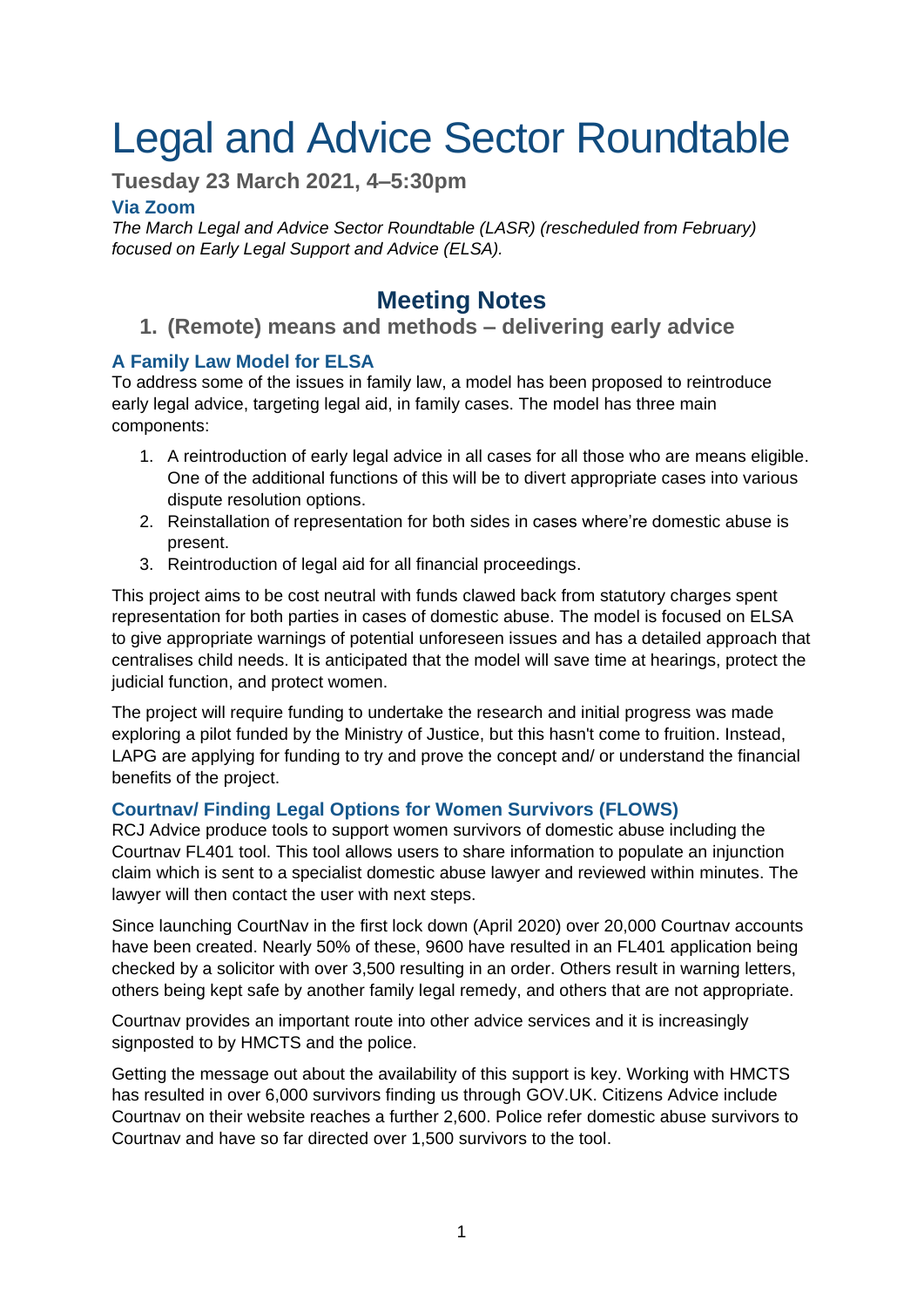The next step for the service is to work to reach more women to ensure the 10,000 or so survivors that start a Courtnav account but don't complete it are safe. A live chat function and a chat bot have been introduced to provide an out of hours service which picks up on user hesitation or a stall in form completion.

It is also important that the service is able to respond to other legal needs users have. A new allied service, SupportNav, is being introduced which will pick apart the other issues we know users have, and identify other legal remedies such as divorce, child contact, protection from harassment and criminal remedies and importantly links to practical and emotional support. While still in the early stages of development, this tool will ensure survivors, for whom a domestic abuse injunction isn't immediately the most obvious option, get early access to alternative remedies that meet their needs.

This solution wouldn't be possible without the support of 85 solicitor partners across England and Wales, nearly 2,000 front line agencies we work with who support survivors, and both HMCTS who we work with to signpost to CourtNav, and the Ministry of Justice who fund our work.

Partnership working has been crucial to the successful increase in awareness and use of the tools, in particular the support of national networks such as Refuge, Citizens Advice, and Support Through Court.

The next step will be to extend partnership working to include community-based services and hubs such as schools, hairdressers, and other agencies who aren't linked to formal networks.

#### **Advice UK**

Advice UK gave a general overview of some of their findings relating to early advice and support initiatives, in particular a project based in Bristol which was funded by the Aviva Community Fund. The project started in early 2020 and was funded from 14-16 months so covers the pandemic period.

While the delivery focused on welfare benefits, housing, and debt the project also looked at journeys into, through, and out of advice. The project was not initially based around digital services but naturally pivoted to monitoring remote service delivery in response to Covid.

Advice UK shares the full report, *Whole Person Approach Interim Report March 2021*, but the keys learning from the project were:

- In order to be effective, early advice has to be integrated in other services that people in need of advice are using on a regular basis.
- The positioning of advice organisations as " legal expertise" alters user perception of services and puts them off accessing services at the "right time".
- Successful ELSA (both digital and non-digital) recognises the importance of the role of trust and positioning.
- Framing is hugely important, as is terminology. Using the terms "early" and "late" are unhelpful and can make users feel overwhelmed and hopeless (as in "too late" to receive help). Instead, we use the "right time".
- Front loading expertise, so users see the most experienced advisor first, works. These advisors will be able to provide insights into the potential journey through advice and the resource users will need to pursue their case in terms of financial cost, time it will take, and mental stress. This is where the trust and relationships developed with users is so important, users are more likely to implement advice from services and people that they trust and feel understand their situation.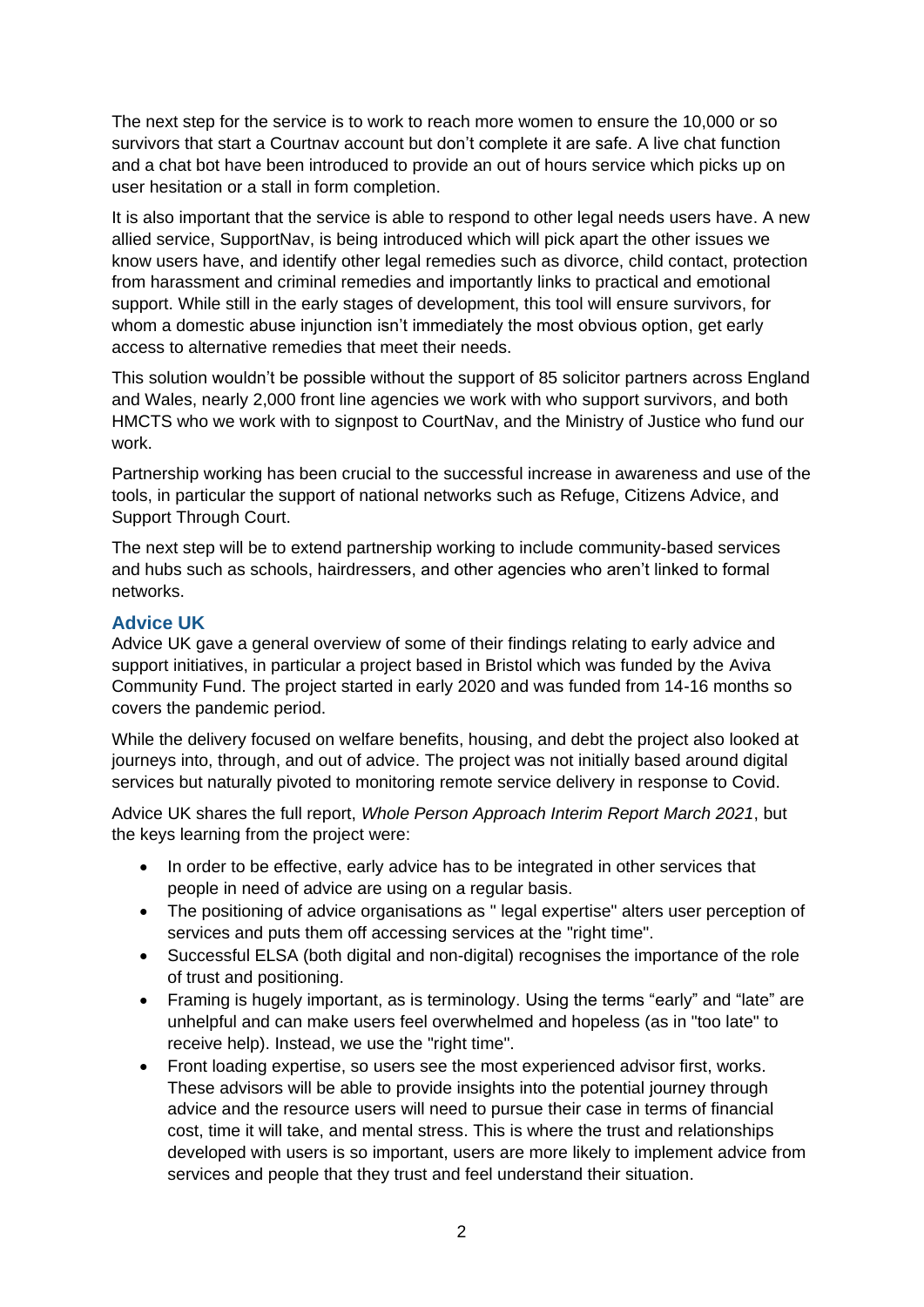- Public Legal Education works well in this environment.
- It is important to understand how advice fits with user journeys and other aspects of user life. To be effective ELSA must be adapted to meet user journeys, rather than being a fixed point.

Using the terminology of the "right time" came from researching the user journey. The "right time" is when users feel it is appropriate for them to access support services. What and when advice is "early" is relative to the individual.

Advice services can benefit from unpicking their understanding of user demands and response and challenging our understanding of user journeys. Our assumptions about these factors could be, and are often, wrong.

The report contains good data for making the case for more public legal education support around improving an individual or community's ability to recognise a legal issue and the legal advice that might be required.

#### **LawWorks**

The Free Legal Answers tool has now been launched. You can find out more about the initiative on the [LawWorks website](https://www.lawworks.org.uk/solicitors-and-volunteers/get-involved/free-legal-answers) and you can also watch an [introductory video](https://www.youtube.com/watch?v=6W-bXM_cWs8) to the tool. Referral advice agencies are provided with a password to access the tool online and from there can ask questions online.

LawWorks is also working on the development of several other online initiatives:

- The [Pro Bono Portal](https://nfj.org.uk/news/connecting-advice-organisations-to-pro-bono-through-an-online-platform-pro-bono-portal-uk-lawworks) which is based on the Australian project, [Justice Connect,](https://justiceconnect.org.au/)
- Working with the Law Society of England and Wales on Major Incident Response project, and
- [The Jeanie Project](https://thejeanieproject.org.uk/) which is a triage tool.

You can read more about the digital LawWorks initiatives [here.](https://www.lawworks.org.uk/about-us/news/year-digital-development)

#### **Online Advice Platform**

The Online Advice Platform concept note was circulated to the group. It explores how legal advice delivery could be built into online justice processes and delivered remotely to those who are geographically isolated, supporting both the substantive legal and digital elements of the Online Court as part of the Court Reform Programme.

The concept is aimed at addressing some of the key shared areas of concern around:

- Preventing digital exclusion,
- Providing justice in time of austerity (including to legal aid advice deserts),
- Signposting to services,
- Triage of legal problems,
- Direction to and booking of online and face to face advice appointments, and
- The need for client sided support and the importance of helping people understand the advice they're getting.

With services morning online, the question of how people find, and access legal services has become more pertinent and, while online services do present the opportunity for a wider availability of services geographically, there is still a need for users to be able to access their trusted service providers locally. The approach to delivering digital or non-digital services should be based on an understanding of community needs and circumstances. This links for the identified need for trust and relationships between services and their users.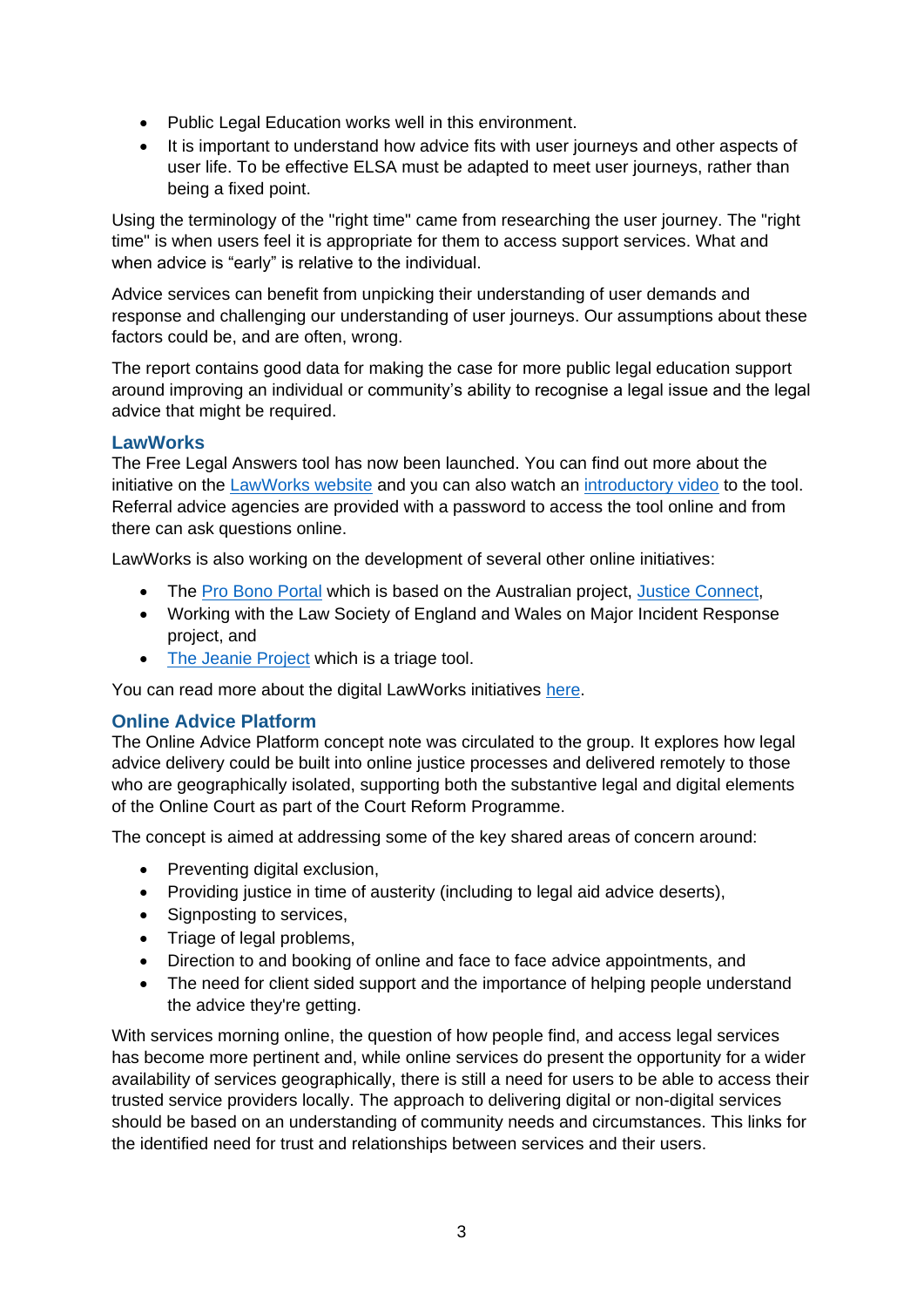The concept note is research informed and has a focus on enabling access to quality assured and specialist legal advice in line with the Courtnav and Law for Life/ Resolution projects. For example, where areas of advice are heavily regulated, e.g. Immigration advice, online service providers will have to meet service standard requirements before their services are made available to users.

The concept note has the potential to be developed as part of a collaborative, cross-sector initiative. The group is invited to join the group endorsing the development of an online advice portal and feed in their thoughts and feedback to the concept note which is an open document. The group has already identified the need for support from HMCTS and the Ministry of Justice, including financial support.

Several group members voiced their support for, and endorsement of, the concept note.

#### **Pro Bono Communities**

Online advice is an increasingly used delivery method, but there is evidence to suggest there is limited take up of video specific offerings. Pro Bono Communities have just concluded two digital advice projects where volunteers were working remotely, and the local citizens advice was referring users to the video service. The project suggested that clients didn't have the capability or resources to access video-based services and so resorted to audio instead.

#### **Employment Legal Advice Network (ELAN)**

ELAN has funding for another year to run the network itself and another year of funding for the online pro bono mediation service, DRAW, which is mediation for workplace issues.

#### **The Law Society**

There is a feeling that the argument in favour of ELSA has been won with the Ministry of Justice and that the next step is convincing Treasury.

There is frustration that, despite evidence that an investment in ELSA is much more effective, there is still a focus on signposting to and increasing the take up of mediation. This approach links directly with future issues we expect on the horizon, our focus should be on steering as many people away from the courts and into advice as possible to enable us to work effectively through the backlog.

This is another opportunity to look again at where and when the need for a qualified lawyer arises. These will be where the situation is complex, where the problem is likely to go to court, wherever proceedings are already underway (to prevent prejudice).

However, there will always be situations where, until a lawyer is involved, the other party will be disinclined to resolve the issue. There is still a legitimate need to retain the possibility of lawyer in all cases.

We also need to be thinking about the return to face to face. Remote legal advice services are better than nothing, and for some it will be adequate, but there will always be those who cannot access online offerings. We need data and evidence on what works and what doesn't, and we need to evaluate any and every project in this area effectively.

#### **4. Reaching communities earlier**

Law for Life gave a presentation on the Affordable Advice project which is run in partnership with Resolution.